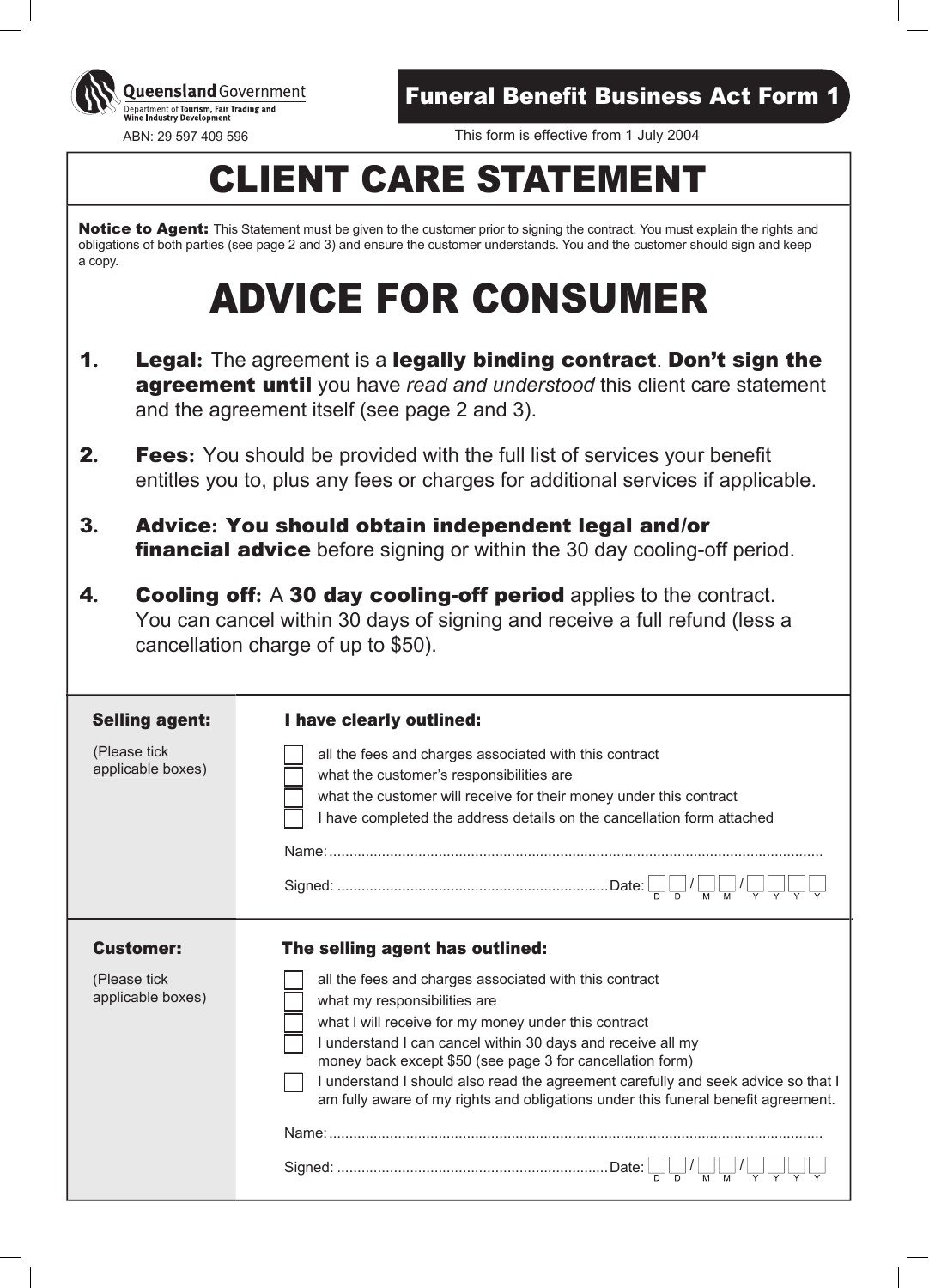#### **Selling agents are required to explain this Client Care Statement to you before you consider signing the agreement.**

Do not sign this statement or your funeral benefit agreement if you are unclear about anything. Ask questions about anything you don't understand.

#### **Make sure you understand the details of your agreement before you sign.**

Ask for a copy of the agreement before you sign. Don't be rushed into signing. Take it away to consider before signing. Seek advice from a lawyer and/or financial adviser and talk to your family and friends.

Your provider must give you a free, clear and easy to read copy of the agreement immediately after you sign it. If you want another copy, write to the provider and ask for one soon after you sign it. You may be charged a fee.

#### **PART A – This Part applies to an agreement with a Friendly Society, a Life Insurance Company or a Funeral Director which does not include the provision of funeral, burial or cremation services but provides** for a specified amount of money to be paid on the death of the beneficiary. You should be provided with a **disclosure statement.**

#### **Your agreement is a legally binding contract.**

Your agreement/disclosure statement should outline your rights and obligations, and include:

- the cost of the funeral benefit and what is included and not included in the price;
- whether the agreement will cover the full cost of your funeral or only part of the cost;
- how much the management and administration fees are;
- who is covered by the terms and conditions of the agreement; and
- what happens to the money paid to the provider where the money will be invested, how secure it is and what will happen if the provider goes out of business.

#### **PART B – This Part applies to all other agreements** offering funeral benefits that do not come within **Part A.**

## **Your agreement is a legally binding contract.**

Your agreement should outline your rights and obligations, and include:

- the cost of the funeral benefit and what is included and not included in the price;
- whether the agreement will cover the full cost of your funeral or only part of the cost;
- how much the management and administration fees are;
- who is covered by the terms and conditions of the agreement;
- what happens to the money paid to the provider where the money will be invested, how secure it is and what will happen if the provider goes out of business;
- the normal hours for conducting funerals;
- the geographic area serviced by the provider of the funeral service;
- what happens when the beneficiary dies outside the service area of the funeral provider – details about whether the service will be provided by the operator and if any additional fees and/or charges will need to be paid;
- whether the agreement includes the cost of burial and the grave or, in the case of cremation, the cost of removing and maintaining the ashes;
- whether the agreement is transferable to a family member, an unrelated party or another funeral director, and under what circumstances;
- who will perform the funeral service; and
- whether the benefit is payable by instalments  $-$  if so, what happens if an instalment is overdue or if the beneficiary dies prior to payment of all instalments.

Ask your selling agent or provider to clarify all these issues BEFORE you sign.

If your funeral services are to be delivered by someone other than the provider, you must be given details of the contractual arrangements with the business performing the service, including itemised fees and charges.

#### **You should be provided with the full list of services** your benefit entitles you to, plus any fee or charges **for additional services if applicable.**

Your agreement should be very clear about what is and is not included in the price. You should be provided with the following list with a clear indication of what your benefit includes (ie the provider must cross off any that are NOT included in your agreement):

- professional fee;
- casket/coffin;
- cremation fees and certificate;
- cremation permit;
- certified copy of death certificate;
- press notices/number of lines;
- viewing/dressing/prayers;
- mortuary care and preparation;
- embalming;
- mourning/floral cars;
- floral tributes:
- clergy/celebrant offering;
- organist/musician/soloist;
- transfer normal hours;
- transfer after hours;
- doctor's fees;
- cemetery costs; and
- travel protection insurance.

If you think you will require something that is not included in your benefit, ask what the fees and charges will be for that service.

### **PART C – This Part applies to all agreements offering** funeral benefits.

### **How to change your agreement.**

Your agreement is a legal document and can only be changed if both you and your provider agree. Write to your provider if you want to change it after you have signed.

### **You have a 30 day cooling-off period.**

You can cancel the agreement within 30 days of signing the agreement, if the provider receives a written cancellation from you within 30 days of the agreement being signed.